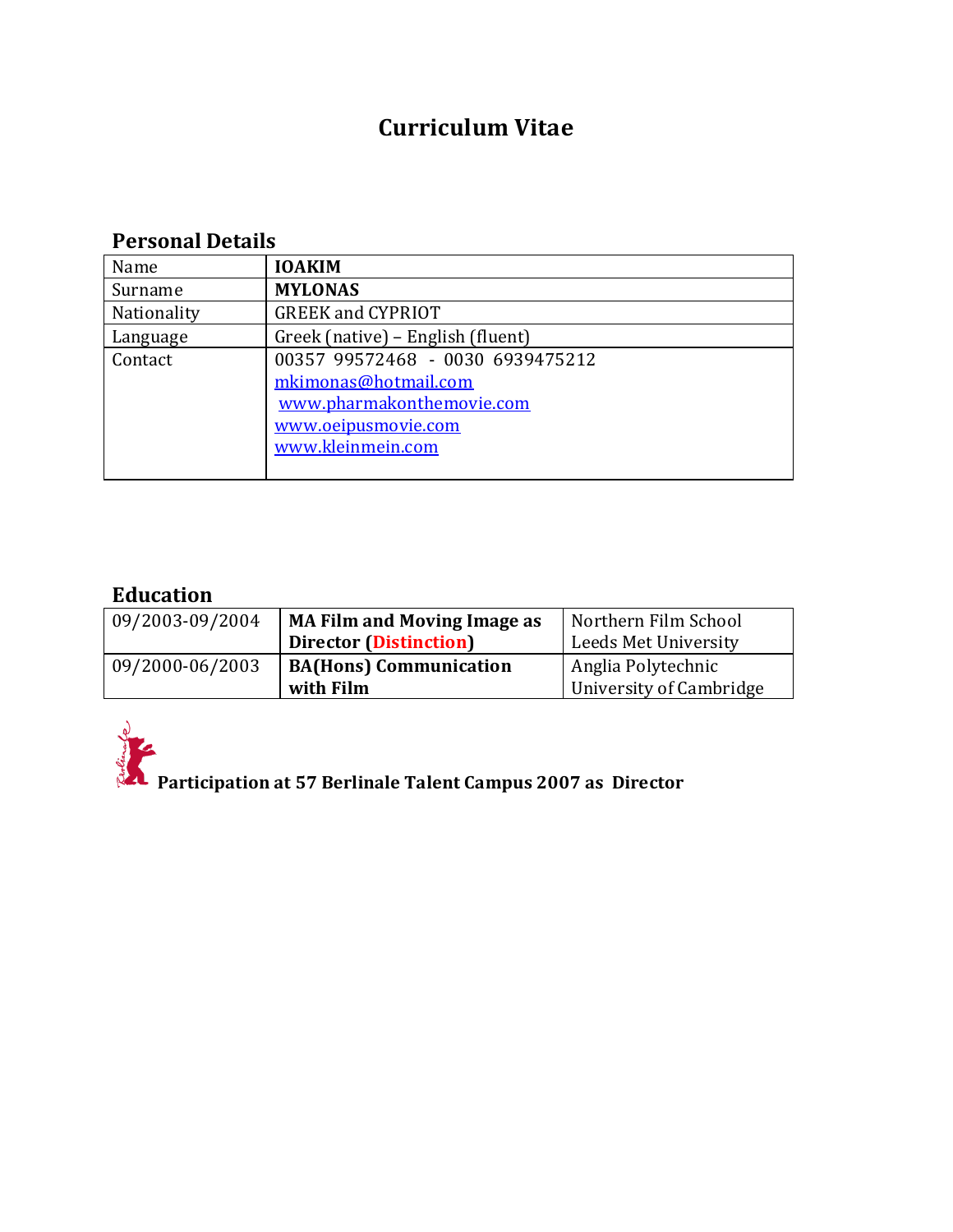|  | <b>Filmography</b> |
|--|--------------------|
|  |                    |

| <b>OEDIPUS</b>            | <b>Director-Writer-Art Director-Producer</b>                     |
|---------------------------|------------------------------------------------------------------|
|                           | CY/25mins/35mm/Fiction/2009                                      |
|                           |                                                                  |
|                           | Awards:                                                          |
|                           | Greek Film Center Award Drama International                      |
|                           | Short Film Festival 2010                                         |
|                           | 2 <sup>nd</sup> Prize Cyprus Short Film Festival 2009            |
|                           | Best Editing Cyprus Short Film Festival 2009                     |
| www.oedipusmovie.com      | Best Production Design Cyprus Short Film Festival                |
|                           | 2009                                                             |
|                           | Best Sound Cyprus Short Film Festival 2009                       |
|                           | <b>Official Selection:</b>                                       |
|                           | 32 Moscow International Film Festival                            |
|                           | <b>Budapest International Short Film Festival</b>                |
|                           | Ljubljana International Short Film Festival                      |
|                           | Lieden International Short Film Festival                         |
|                           | Ebensee International Film Festival                              |
|                           | Drama International Short Film Festival                          |
|                           | Larissa Mediterranean Short Film Festival                        |
|                           | <b>Director-Writer-Art Director-</b>                             |
| pharmakon                 | Producer/CY/13mins/35mm/Fiction/2006                             |
|                           |                                                                  |
|                           |                                                                  |
|                           | Official Selection 63 Venice Film Festival 2006                  |
|                           | Awards:                                                          |
|                           | Prix du Jury Tangier Mediterranean Film Festival<br>Morocco 2007 |
|                           | 1st Prize for Best Short Film Cyprus Short Film                  |
|                           | Festival 2007                                                    |
|                           | Best Director Cyprus Short Film Festival 2007                    |
|                           | Best Photography Cyprus Short Film Festival 2007                 |
|                           | Best Production Design Cyprus Short Film Festival                |
|                           | 2007                                                             |
|                           | Best Adapted Screenplay Cyprus Short Film                        |
|                           | Festival 2007                                                    |
| www.pharmakonthemovie.com | Best Female Actress Cyprus Short Film Festival<br>2007           |
|                           | Best Experimental Drama International Short Film                 |
|                           | Festival 2006                                                    |
|                           | Best Photography Panorama International                          |
|                           | Festival of Film and Video Greece 2006                           |
|                           | Award for New Form and Vision Sopot Film                         |
|                           | <b>Festival Poland 2006</b>                                      |
|                           | Special Mention Belgrade Alternative Film and                    |
|                           | Video Festival Serbia 2006                                       |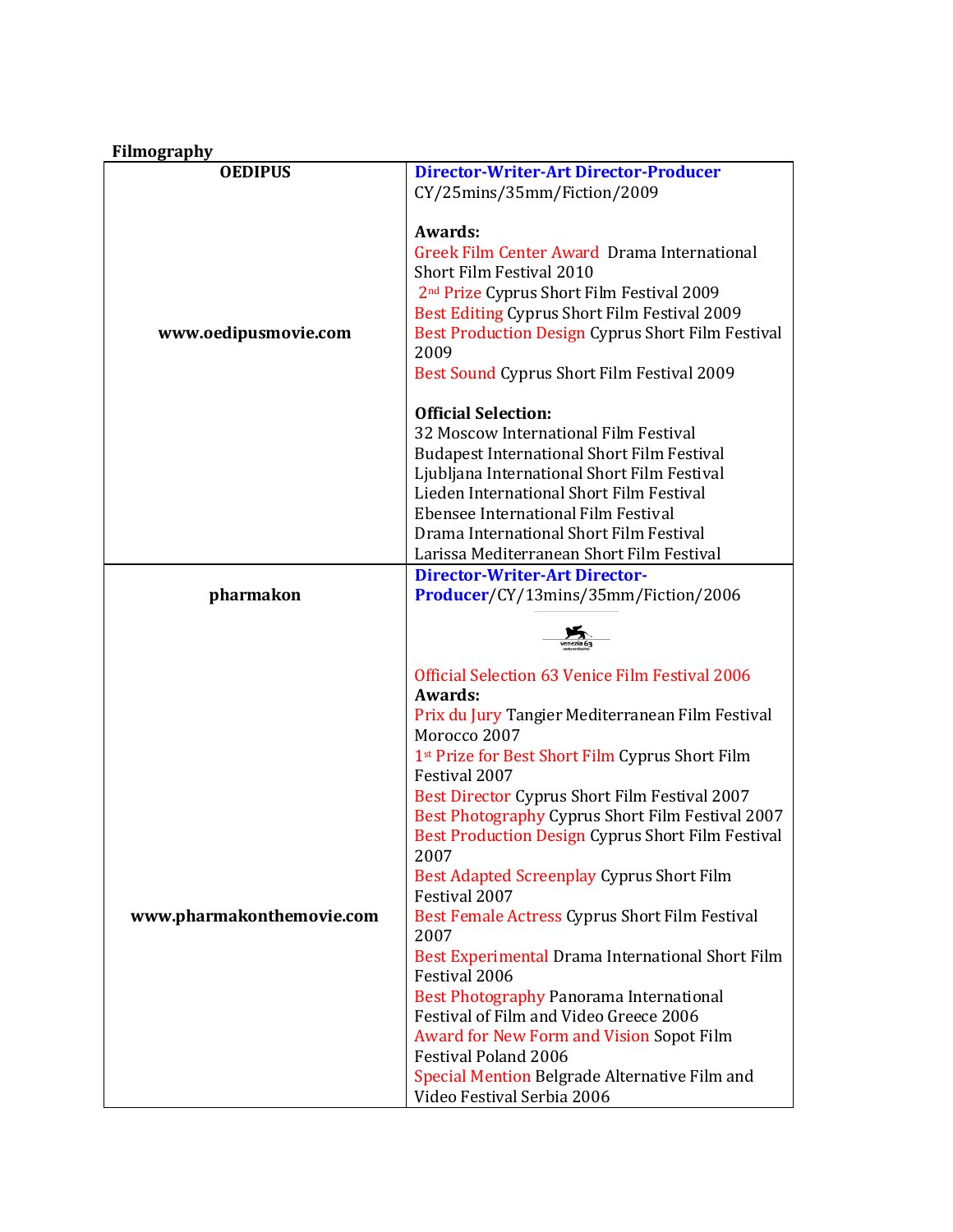|                    | <b>Official Selection:</b>                                                               |
|--------------------|------------------------------------------------------------------------------------------|
|                    | Lund Fantastic Film Festival Sweden 2006                                                 |
|                    | Ourense Film Festival Spain 2006                                                         |
|                    | Split Film Festival Croatia 2006                                                         |
|                    | Can Film Festival United Kingdom 2006                                                    |
|                    | Asiana Film Festival Korea 2006                                                          |
|                    | Kara Film Festival Pakistan 2006                                                         |
|                    |                                                                                          |
|                    | Malescorto Film Festival Italy 2006                                                      |
|                    | Jordan Film Festival 2006                                                                |
|                    | Athens Fantastic Film Festival Greece 2007                                               |
|                    | Larissa Mediterranean Film Festival Greece 2007                                          |
|                    | Aarhus Film Festival Denmark 2007                                                        |
|                    | Ismailia International Film Festival Egypt 2007                                          |
|                    | Babel Comic Festival Greece 2007                                                         |
|                    | Neuchatel Fantastic Film Festival Switzerland                                            |
|                    | 2007                                                                                     |
|                    | Filmini Film Festival Bulgaria 2008                                                      |
|                    | Siena International Film Festival Italy 2008                                             |
|                    | Naousa International Short Film Festival Greece                                          |
|                    | 2008                                                                                     |
|                    | Split Mediterranean Film Festival Croatia 2008                                           |
|                    |                                                                                          |
| Road to Redemption | <b>Director-Writer</b>                                                                   |
|                    | UK/26mins/super16mm/Fiction                                                              |
|                    | Selected for screening at Leeds Film Festival                                            |
|                    |                                                                                          |
| Chronos            | <b>Director-Writer</b>                                                                   |
|                    | UK/4mins30secs/35mm/B&W                                                                  |
|                    |                                                                                          |
|                    |                                                                                          |
|                    | Experimental/2004                                                                        |
|                    | Awards:                                                                                  |
|                    |                                                                                          |
|                    | Best Experimental at Panorama Inernational Short                                         |
|                    | Film Festival 2005                                                                       |
|                    | 1st Prize for Best Film at Cyprus Short Film                                             |
|                    | Festival 2005                                                                            |
|                    | Best Experimental at Drama International Short                                           |
|                    | Film Festival Greece 2004                                                                |
|                    | Audience Award at Cheshire Film Festival United                                          |
|                    | Kingdom 2005                                                                             |
|                    | Special Mention from Mike Leigh at the 2nd                                               |
|                    | London Student Short Film Festival                                                       |
|                    | <b>Official selection:</b>                                                               |
|                    | Leeds Film Festival                                                                      |
|                    | FIPA International Film and Television Festival                                          |
|                    | France                                                                                   |
|                    | Saint Petersburg Festival of Arts Russia                                                 |
|                    | La Etrange Film Festival France                                                          |
|                    |                                                                                          |
|                    | Raindance Film Festival United Kingdom<br>Izmir International Short Film Festival Turkey |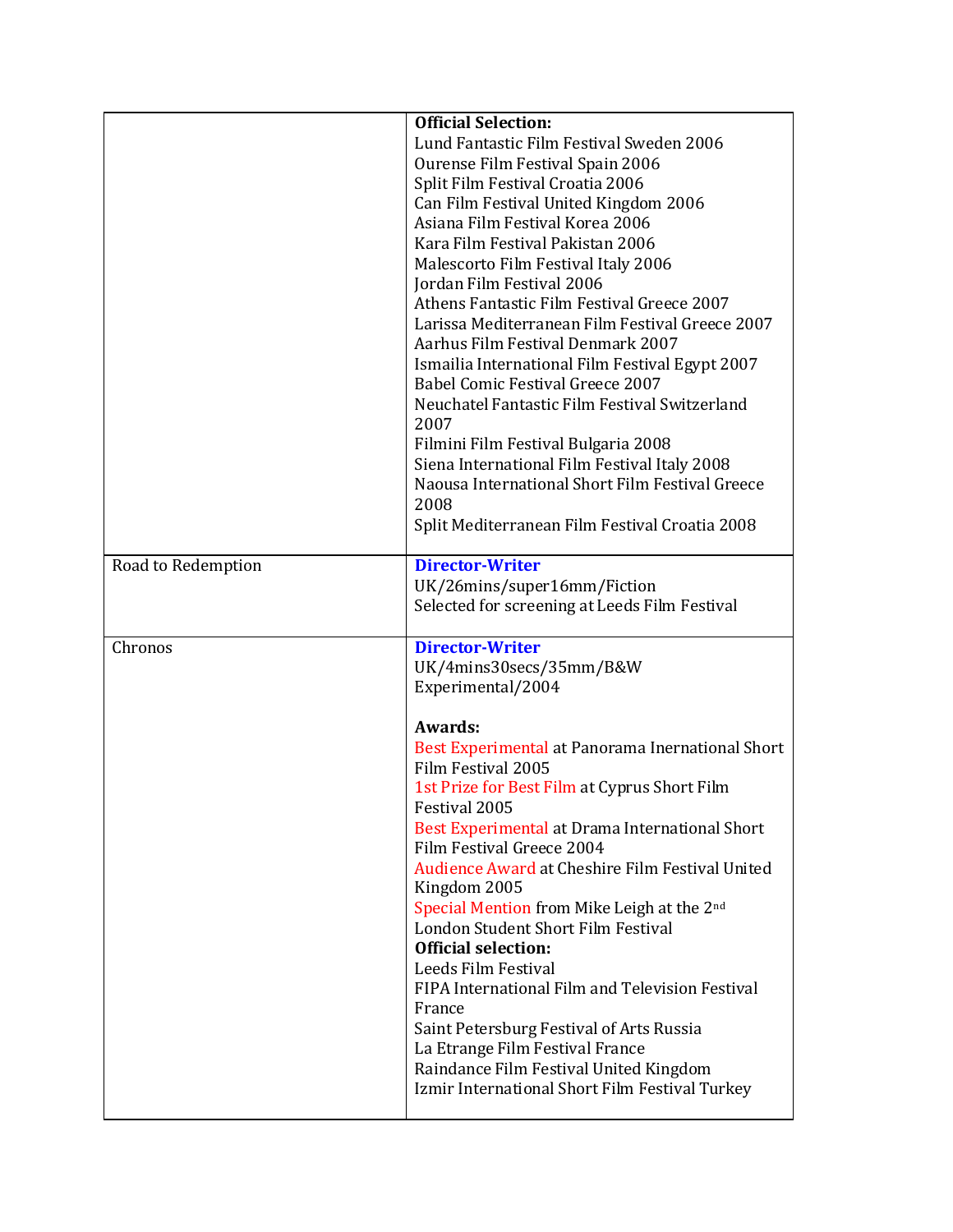| <b>Ello Creation Systems</b> | <b>Director</b> /UK                              |
|------------------------------|--------------------------------------------------|
|                              | Commercial                                       |
|                              | Award Winner Best in Brief Commercial at Kodak   |
|                              | <b>Competition London</b>                        |
| Sophocles' Oedipus Tyrannos  | <b>Director-Writer-Editor</b>                    |
|                              | UK/14mins/DVcam/Fiction                          |
|                              | Selected for screening at Cambridge Arts Picture |
|                              | House                                            |
| Homo Post-Modernus           | Director-Co-writer/UK/11mins/DV                  |
|                              | Experimental                                     |
| The Never Man                | Director-Editor/UK/3mins/DV/Fiction              |
| eshaton                      | Director-Co-writer/UK/6mins/DV/Fiction           |

#### **Other Film Work**

| <b>SAMURE</b><br><b>IMIFOS</b> | <b>Production Designer</b><br>GR/Fiction 21mins/super16mm/Indigo<br>View<br>*Award Winner Best Film at Mediterranean<br><b>Film Festival Montpelier</b><br>*Award Winner Best Screenplay at Drama<br><b>International Short Film Festival</b><br>*Award Winner 2 <sup>nd</sup> Prize at Greek State Film<br>Awards                                                                                              |
|--------------------------------|-----------------------------------------------------------------------------------------------------------------------------------------------------------------------------------------------------------------------------------------------------------------------------------------------------------------------------------------------------------------------------------------------------------------|
|                                | <b>Assistant Production Designer</b><br>CY-GR/Fiction 21mins/super16mm/Cyprus<br>Cinema Advisory Committee<br>Award Winner for Directors view at Cyprus<br><b>Short Film Festival</b>                                                                                                                                                                                                                           |
| One in a Million               | <b>Production Designer</b><br>CY-GR/Fiction 25mins/super16mm/ Cyprus<br>Cinema Advisory Committee<br>*Award Winner Special Jury Prize at CIFF<br>Screened at<br><b>Cannes Film Festival</b><br>NY Independent Film and Video Festival<br>Drama International Film Festival                                                                                                                                      |
| Pilala                         | Production Designer-2 <sup>nd</sup> A.D.<br>GR/Fiction<br>18mins/super16mm/Greek State Television<br>and Fasma Ltd.<br>*Award Winner Best Film at Drama<br><b>International Short Film Festival</b><br>*Award Winner Best Film Jameson Awards<br>*Motive Award from Greek Film Centre<br>*Canal+ Award as Best Film at<br>Mediterranean Film Festival Montpelier<br>*Best Short Film at Greek State Film Awards |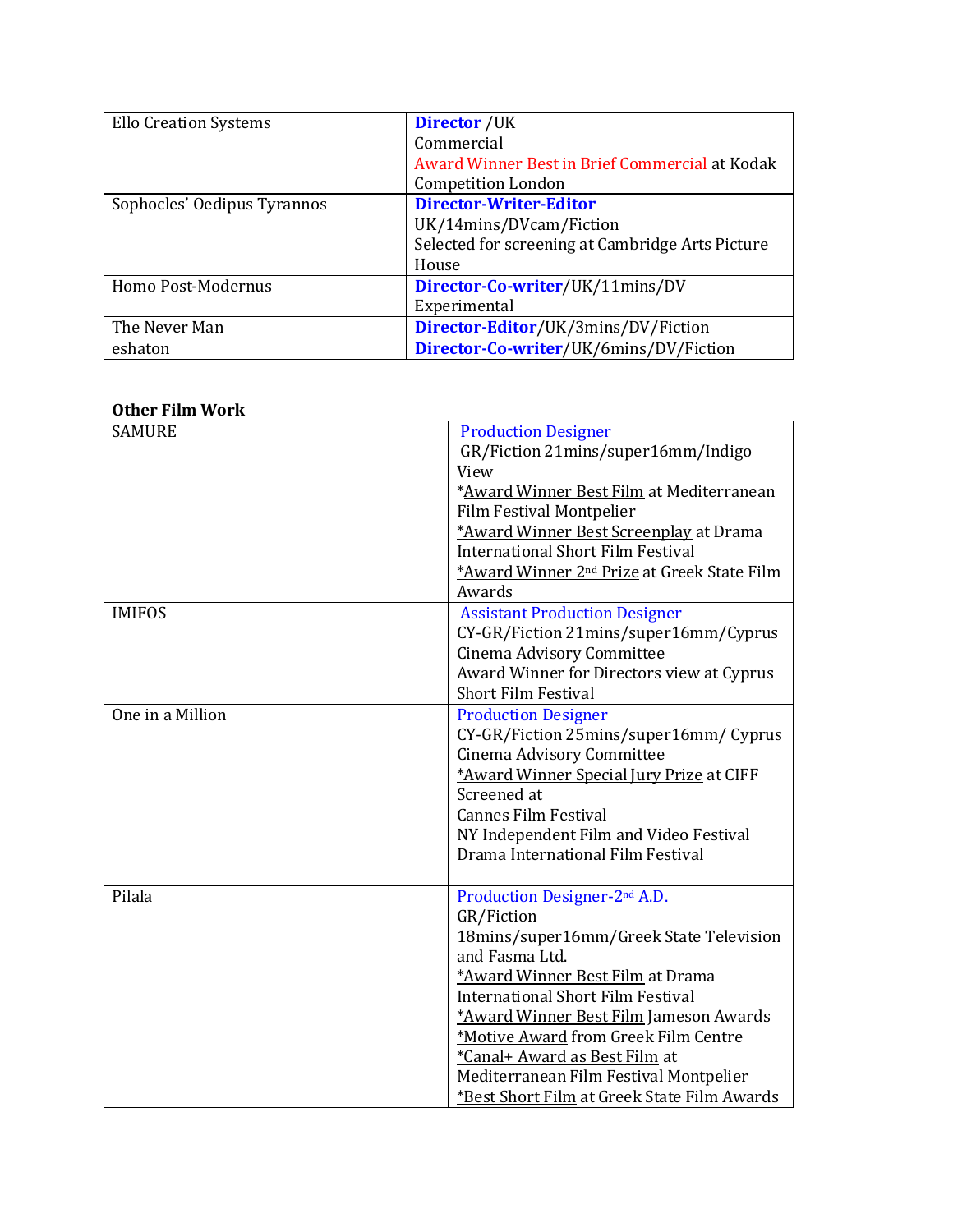|            | in Thessaloniki                                        |
|------------|--------------------------------------------------------|
|            | *Audience Award at 27 <sup>th</sup> International Film |
|            | Olympia                                                |
|            | *Silver Horse at 13th Larissa Mediterenean             |
|            | <b>Short Film Festival</b>                             |
|            | *1st Prize Best Film at Ebensee Film Festival          |
|            | Austria                                                |
| One London | 1 <sup>st</sup> A.D.-second camera unit                |
|            | UK/Documentary/10mins/HD                               |
|            | for London TV                                          |
|            | <u>*Special Jury Prize as Best Digital</u>             |
|            | Documentary at Cyprus Short Film Festival              |
|            | 2005                                                   |
| After Life | 1st A.D./UK/Fiction                                    |
|            | 21mins/super16mm                                       |
| Wet Dream  | Art Director/UK/Experimental                           |
|            | 6mins/super16mm                                        |
| On the Run | Art Director/UK/Fiction                                |
|            | 8mins/DVcam                                            |

### **Commercial Work**

| <b>ARIZONA</b>                          | <b>Director</b>                                |
|-----------------------------------------|------------------------------------------------|
|                                         | CY/Corporate/7mins/HD                          |
| Lantiana Apart Hotel                    | <b>Director</b>                                |
|                                         | <b>CY/Corporate Advert/1min/HD</b>             |
| Napa Plaza                              | <b>Director</b>                                |
|                                         | CY/Commercial/30secs/HD                        |
| Da Noi                                  | <b>Director</b>                                |
|                                         | CY/Commercial/30secs/HD                        |
| <b>Eco-friendly Home Building</b>       | <b>Director</b>                                |
|                                         | CY/Documentary/15mins/HD                       |
|                                         | <b>Commissioned by Ministry of Interior of</b> |
|                                         | <b>Cyprus</b>                                  |
| Ayia Napa Commercial for Travel Channel | <b>Production Designer</b>                     |
|                                         | CY/30secs                                      |
| Ayia Napa Aqueduct                      | <b>Production Designer</b>                     |
|                                         | CY/12mins/HD                                   |
| Paralimni-Protaras Tourism Commercial   | <b>Director</b>                                |
|                                         | CY/4mins/HD                                    |
| The Fly/Lucozade                        | $1st$ A.D.                                     |
|                                         | UK/Commercial/30secs/16mm                      |
| N'Quitin                                | $1st$ A.D.                                     |
|                                         | UK/Commercial/30secs/16mm                      |
| Chess/Lucozade                          | $1st$ A.D.                                     |
|                                         | UK/Commercial/30secs/16mm                      |
| Ninja/Lucozade                          | <b>Production Designer</b>                     |
|                                         | UK/Commercial/30secs/super16mm                 |
| <b>Swiss Bank Poland</b>                | <b>Production Assistant./PL/Commercial/</b>    |
|                                         | 30secs/35mm                                    |